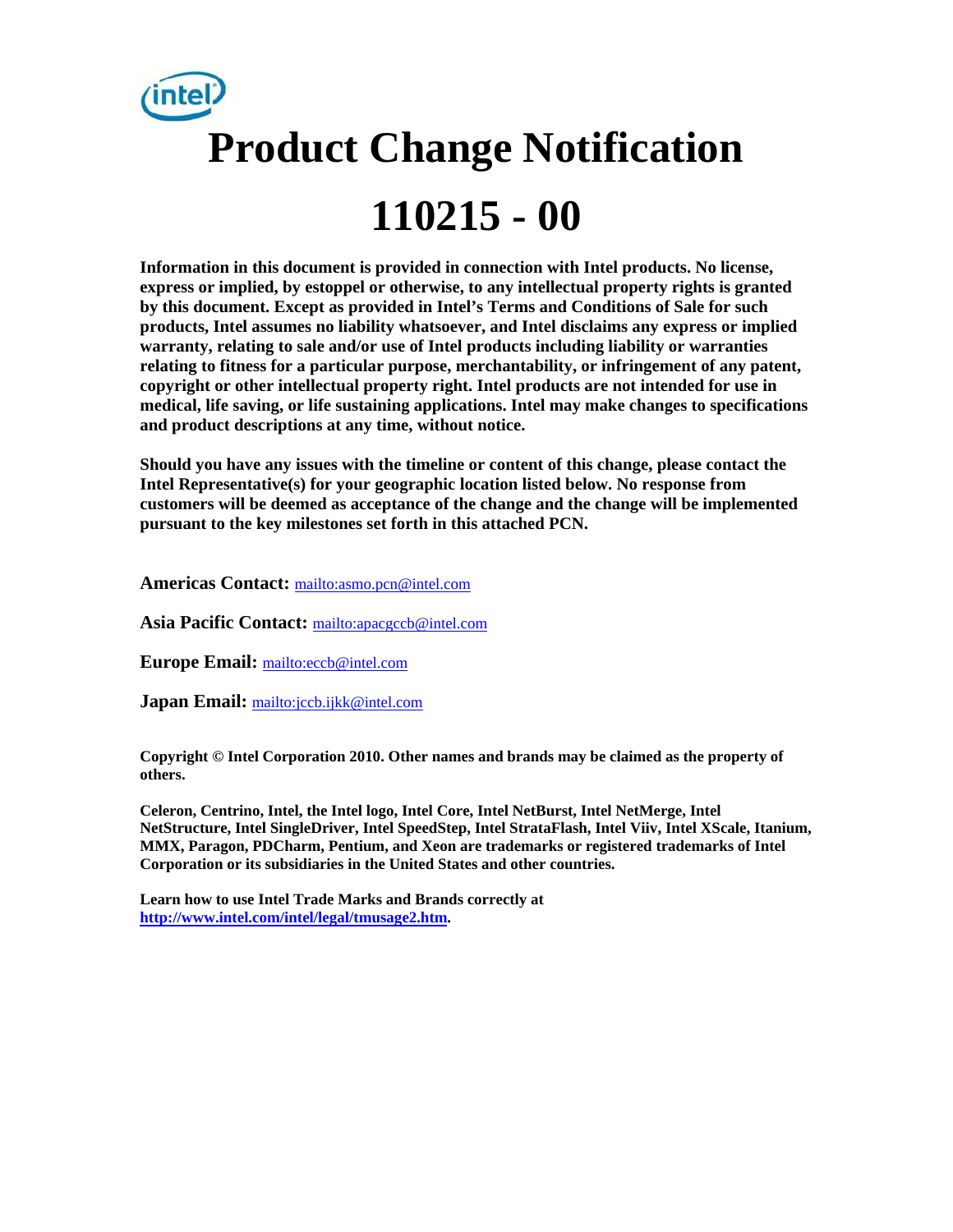# (intel) **Product Change Notification**

| <b>Change Notification #:</b> | $110215 - 00$                               |
|-------------------------------|---------------------------------------------|
| <b>Change Title:</b>          | <b>Boxed Intel® Desktop Board DQ57TML,</b>  |
|                               | <b>GbE LAN, RAID, 10 Pack, Boxed Intel®</b> |
|                               | Desktop board DQ57TM, Boxed Intel®          |
|                               | Desktop board DQ57TM, 10 Pack, Intel®       |
|                               | Desktop Board DQ57TM, OEM only, Intel®      |
|                               | Desktop Board DQ57TML, GbE LAN, RAID,       |
|                               | PCN 110215-00, Product Material, BOM        |
|                               | change to support 5.1 audio                 |
| <b>Date of Publication:</b>   | <b>September 08, 2010</b>                   |

#### **Key Characteristics of the Change:**

Product Material

#### **Forecasted Key Milestones:**

|--|

The date of "First Availability of Post-Conversion Material" is the projected date that a customer may expect to receive the Post-Conversion Materials. This date is determined by the projected depletion of inventory at the time of the PCN publication. The depletion of inventory may be impacted by changes to supply and demand, therefore, although customers should be prepared to receive the Post-Converted Materials on this date, Intel will continue to ship and customers may continue to receive the pre-converted materials until the inventory has been depleted.

#### **Description of Change to the Customer:**

Intel has implemented the following change:

Component change to support 5.1 audio.

#### **Customer Impact of Change and Recommended Action:**

This change has been thoroughly evaluated to ensure that there are no quality, reliability, or functional implications to our customers. Customers may want to perform re-qualification, re-test, recertification or standard validation testing for this change; see sample detail in PCN where applicable. This change requires new Realtek audio driver for Microsoft Windows\* version 6181 to support the 5.1 audio feature. It is available from Intel's Download Center at downloadcenter.intel.com.